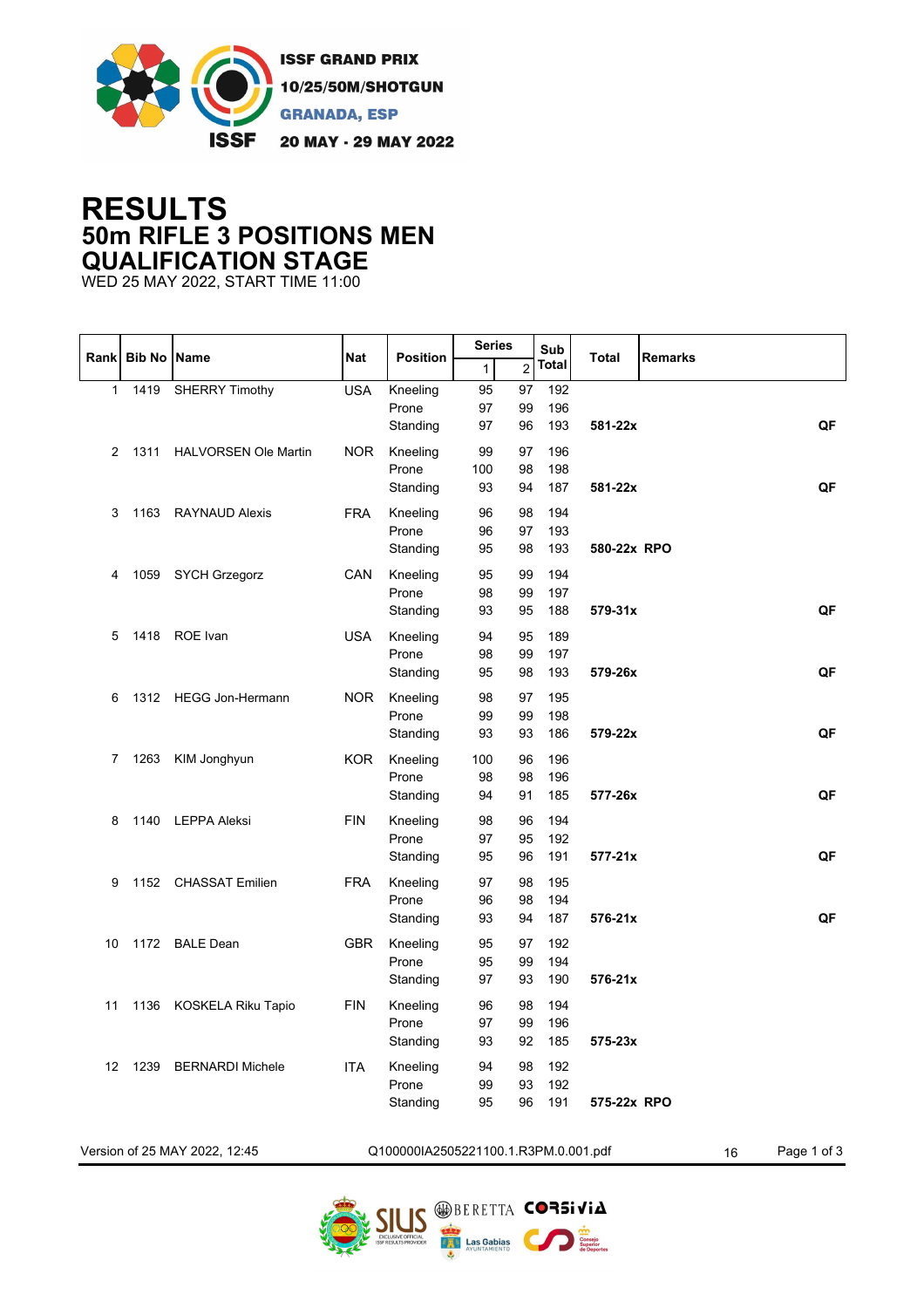| <b>Rank</b> | <b>Bib No Name</b> |                                      | Nat        | <b>Position</b>                      | <b>Series</b> |                | Sub        | <b>Total</b> | <b>Remarks</b>    |
|-------------|--------------------|--------------------------------------|------------|--------------------------------------|---------------|----------------|------------|--------------|-------------------|
|             |                    |                                      |            |                                      | 1             | $\overline{c}$ | Total      |              |                   |
| 13          | 1237               | ARMIRAGLIO Riccardo                  | <b>ITA</b> | Kneeling                             | 99            | 96             | 195        |              |                   |
|             |                    |                                      |            | Prone                                | 97            | 97             | 194        |              |                   |
|             |                    |                                      |            | Standing                             | 91            | 95             | 186        | 575-17x RPO  |                   |
| 14          | 1238               | <b>BACCI Lorenzo</b>                 | <b>ITA</b> | Kneeling                             | 97            | 94             | 191        |              |                   |
|             |                    |                                      |            | Prone                                | 97            | 98             | 195        |              |                   |
|             |                    |                                      |            | Standing                             | 95            | 94             | 189        | 575-17x      |                   |
| 15          |                    | 1313 LARSEN Henrik                   | NOR.       | Kneeling                             | 94            | 96             | 190        |              |                   |
|             |                    |                                      |            | Prone                                | 97            | 99             | 196        |              |                   |
|             |                    |                                      |            | Standing                             | 96            | 93             | 189        | 575-17x      |                   |
| 16          |                    | 1010 EBERHARDT Alexis Exequiel ARG   |            | Kneeling                             | 94            | 95             | 189        |              |                   |
|             |                    |                                      |            | Prone                                | 97            | 97             | 194        |              |                   |
|             |                    |                                      |            | Standing                             | 94            | 96             | 190        | 573-23x      |                   |
| 17          | 1160               | <b>KRYZS Lucas Bernard Denis FRA</b> |            | Kneeling                             | 99            | 98             | 197        |              |                   |
|             |                    |                                      |            | Prone                                | 94            | 96             | 190        |              |                   |
|             |                    |                                      |            | Standing                             | 94            | 92             | 186        | 573-22x      |                   |
| 18          | 1139               | <b>LANGSTROM Sebastian</b>           | <b>FIN</b> | Kneeling                             | 97            | 96             | 193        |              |                   |
|             |                    |                                      |            | Prone                                | 96            | 97             | 193        |              |                   |
|             |                    |                                      |            | Standing                             | 92            | 95             | 187        | 573-20x      |                   |
| 19          | 1420               | <b>SUNDERMAN Patrick</b>             | <b>USA</b> | Kneeling                             | 97            | 96             | 193        |              |                   |
|             |                    |                                      |            | Prone                                | 97            | 97             | 194        |              |                   |
|             |                    |                                      |            | Standing                             | 92            | 93             | 185        | 572-23x      |                   |
| 20          | 1272               | <b>MO Daiseong</b>                   | <b>KOR</b> | Kneeling                             | 99            | 94             | 193        |              |                   |
|             |                    |                                      |            | Prone                                | 96            | 96             | 192        |              |                   |
|             |                    |                                      |            | Standing                             | 92            | 94             | 186        | 571-22x      |                   |
| 21          | 1173               | <b>BARGERON Michael</b>              | <b>GBR</b> | Kneeling                             | 98            | 95             | 193        |              |                   |
|             |                    | Stephen                              |            | Prone                                | 98            | 98             | 196        |              |                   |
|             |                    |                                      |            | Standing                             | 89            | 92             | 181        | 570-22x      |                   |
|             |                    | <b>SUPPINI Marco</b>                 | <b>ITA</b> |                                      |               |                |            |              |                   |
| 22          | 1247               |                                      |            | Kneeling<br>Prone                    | 98<br>96      | 97<br>98       | 195<br>194 |              |                   |
|             |                    |                                      |            | Standing                             | 90            | 90             | 180        | 569-23x      |                   |
| 23          |                    |                                      | <b>USA</b> | Kneeling                             | 96            | 97             | 193        |              |                   |
|             | 1417               | <b>MUSKE Brandon Kyle</b>            |            | Prone                                | 94            | 94             | 188        |              |                   |
|             |                    |                                      |            | Standing                             | 93            | 95             | 188        | 569-21x RPO  |                   |
| 24          | 1335               | LUKASZYK Rafal                       | <b>POL</b> | Kneeling                             | 96            | 95             | 191        |              |                   |
|             |                    |                                      |            | Prone                                | 98            | 94             | 192        |              |                   |
|             |                    |                                      |            | Standing                             | 91            | 95             | 186        | 569-13x      |                   |
| 25          | 1415               | <b>DESROSIERS Jared Evan</b>         | <b>USA</b> | Kneeling                             | 94            | 96             | 190        |              |                   |
|             |                    |                                      |            | Prone                                | 98            | 97             | 195        |              |                   |
|             |                    |                                      |            | Standing                             | 93            | 90             | 183        | 568-23x RPO  |                   |
| 26          |                    | 1248 WEITHALER Simon                 | <b>ITA</b> | Kneeling                             | 95            | 98             | 193        |              |                   |
|             |                    |                                      |            | Prone                                | 96            | 97             | 193        |              |                   |
|             |                    |                                      |            | Standing                             | 93            | 89             | 182        | 568-17x      |                   |
| 27          | 1155               | <b>DUTENDAS Dimitri</b>              | <b>FRA</b> | Kneeling                             | 91            | 97             | 188        |              |                   |
|             |                    |                                      |            | Prone                                | 98            | 96             | 194        |              |                   |
|             |                    |                                      |            | Standing                             | 91            | 94             | 185        | 567-18x      |                   |
| 28          | 1019               | ZOCCALI ALBIZU Marcelo               | <b>ARG</b> | Kneeling                             | 90            | 96             | 186        |              |                   |
|             |                    |                                      |            | Prone                                | 96            | 99             | 195        |              |                   |
|             |                    |                                      |            | Standing                             | 90            | 93             | 183        | 564-18x      |                   |
| 29          | 1350               | <b>CAZASSA Marcelo</b>               | <b>POR</b> | Kneeling                             | 92            | 92             | 184        |              |                   |
|             |                    |                                      |            | Prone                                | 98            | 98             | 196        |              |                   |
|             |                    |                                      |            | Standing                             | 86            | 91             | 177        | 557-15x      |                   |
|             |                    | Version of 25 MAY 2022, 12:45        |            | Q100000IA2505221100.1.R3PM.0.001.pdf |               |                |            |              | Page 2 of 3<br>16 |
|             |                    |                                      |            |                                      |               |                |            |              |                   |